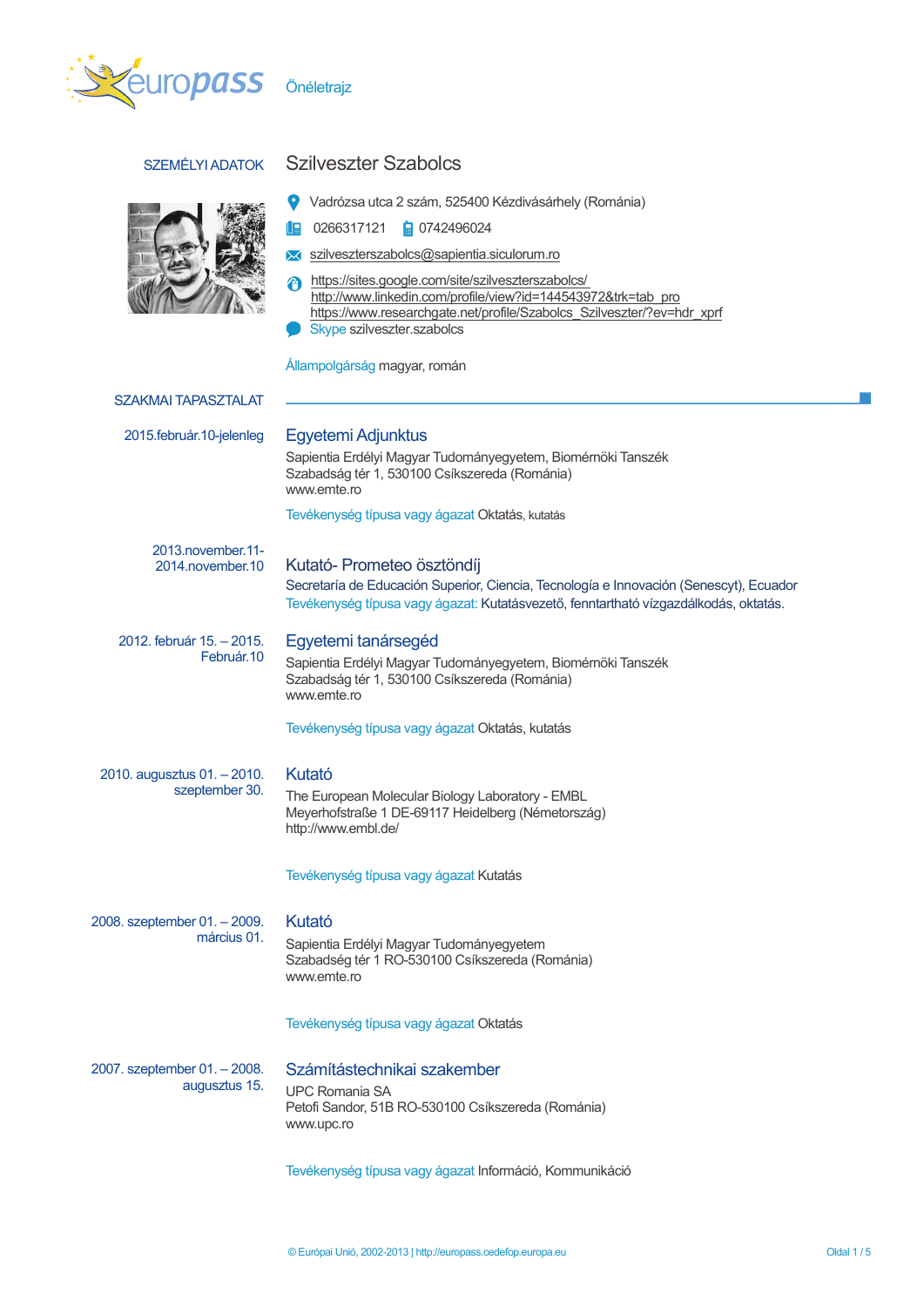## TANULMÁNYOK

2003. szeptember 15. – 2008. június 04.

### Környezetmérnök EKKR 6-es szint

Sapientia Erdélyi Magyar Tudományegyetem, Biomérnöki Tanszék, Csíkszereda (Románia)

2008. november 01. – 2011. november 01.

Bukaresti Műszaki Egyetem, Energetika Tanszék, Bukarest (Románia)

PhD EKKR 7-es szint

# SZEMÉLYES KÉSZSÉGEK

Anyanyelve magyar

| <b>SZÖVEGÉRTÉS</b> |                   | <b>BESZÉD</b>    |                   | ÍRÁS                                                   |
|--------------------|-------------------|------------------|-------------------|--------------------------------------------------------|
| Hallás utáni értés | <b>Olvasás</b>    | <b>Társalgás</b> | Folyamatos beszéd |                                                        |
| C2                 | C2                | С1               | С1                | C2                                                     |
| C2                 | C2                | С1               | С1                | C <sub>2</sub>                                         |
| Α2                 | A2                | A2               | A2                | A2                                                     |
| B <sub>2</sub>     | B <sub>2</sub>    | B1               | A2                | A2                                                     |
|                    | _________________ | .                |                   | the common contract of the common common common common |

Szintek: A1/2: alapszintű felhasználó - B1/2: Önálló felhasználó - C1/2:Mesterfokú felhasználó Közös Európai Nyelvi Referenciakeret

Munkával kapcsolatos készségek **Oktatás területén:** Vízgazdálkodás és szennyvíztisztítás (előadás és labor), Környezeti biotechnológia (előadás és labor), Általános mérnöki ismeretek (szeminárium), Környezeti monitoring (labor), Ábrázoló geometria és mérnöki tervezés (labor), Automatizálás és optimalizálás (labor). Kutatási terület:

> szennyvíztisztítási technológiák, bioaggregátumok morfológiai és szerkezeti jellemzése, környezeti biotechnológiák, biológiai folyamatok matematikai modellezése.

| Számítógép-felhasználói           | Microsoft Office™ eszközök (Word™, Excel™ és PowerPoint™) magas szintű ismerete;                                                                                                                                                            |
|-----------------------------------|---------------------------------------------------------------------------------------------------------------------------------------------------------------------------------------------------------------------------------------------|
| készségek                         | Grafikai programok (Adobe Illustrator™, PhotoShop™), Dreamweaver™,megfelelő szintű ismerete;                                                                                                                                                |
|                                   | MatLab, ImageJ, SUMO, AutoCAD magas szintű ismerete                                                                                                                                                                                         |
|                                   |                                                                                                                                                                                                                                             |
| Ipari tapasztalat, szaktanácsadás | MSW landfill leachate biodegradability study in a lab scale SBR system, to optimize the<br>treatment system of a regional landfill site;                                                                                                    |
|                                   | 700 m <sup>3</sup> /d flow municipal wastewater treatment plant optimization for organic matter removal<br>$\overline{\phantom{a}}$<br>and nitrification, Yahuarcocha Wastewater treatment plant, Ibarra, Ecuador, 2014;                    |
|                                   | 2250 m <sup>3</sup> /d flow water treatment plant technology start up for iron removal (8-9 mg/L) with<br>$\overline{\phantom{a}}$<br>combined chemical and physical treatment, Tanguarine water treatment plant, Ibarra, Ecuador,<br>2014: |
|                                   | 864 m <sup>3</sup> /d flow municipal wastewater treatment foaming problem analysis and solution, Chaltura<br>wastewater treatment plant, Atuntaqui, Ecuador, 2014;                                                                          |
|                                   | 90 m <sup>3</sup> /d brewery wastewater treatment plant monitoring and optimization, SC Lixid Project<br>SRL, Csíki Sör Manufaktúra, Sansimion, Harghita County, Romania, 2015.                                                             |
|                                   | 320 m <sup>3</sup> /d brewery wastewater treatment Request for proposal management, consultancy for<br>$\overline{\phantom{a}}$<br>technological and process aspect of the newly build treatment plant, SC Lixid Proiect SRL,               |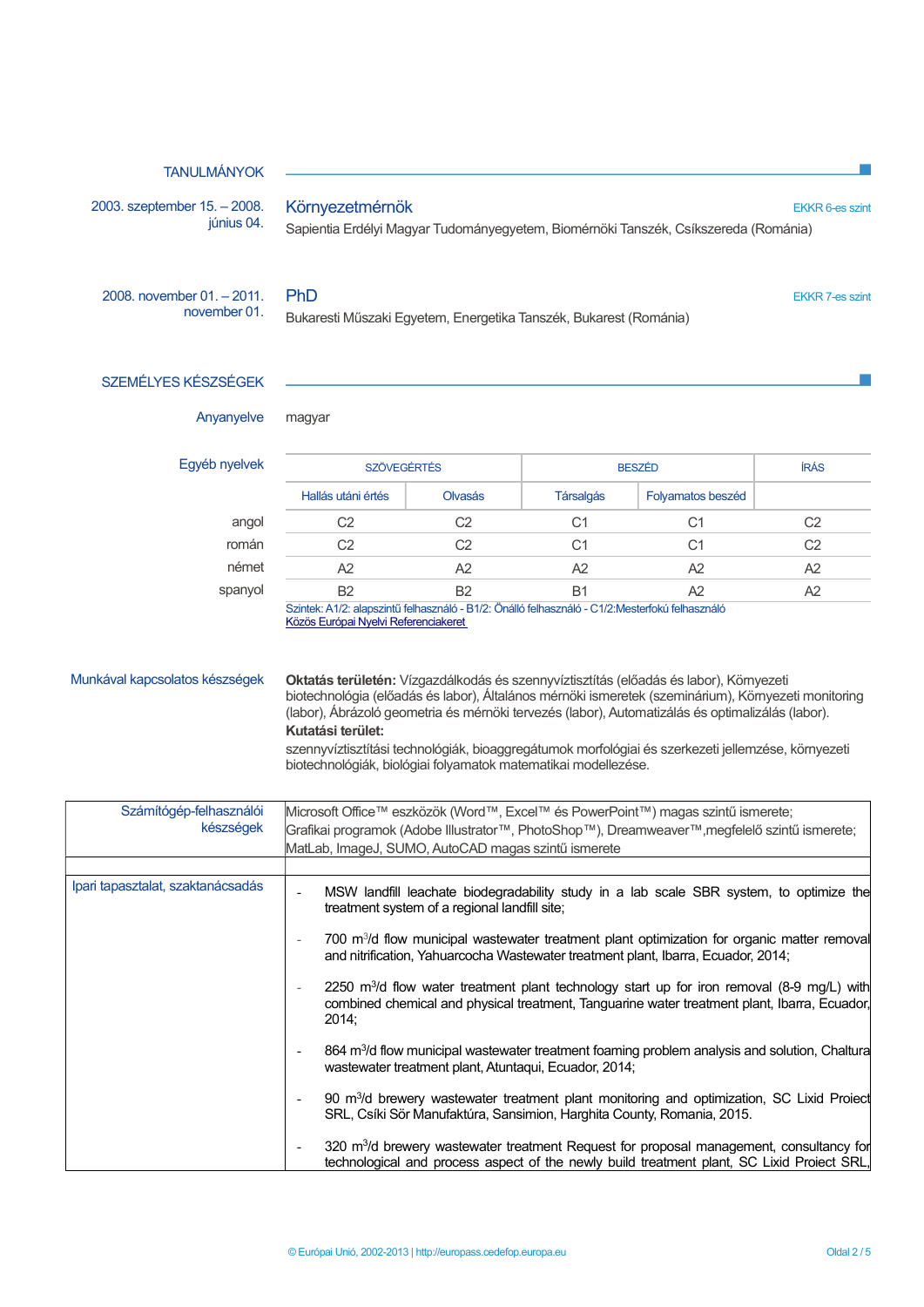

|                                         | Csíki Sör Manufaktúra, Sansimion, Harghita County, Romania, 2015.                                                                                                                                                                                                                                                                                                                                                                                                                                                                                                                                                                                                                                                                                                                                                                                                                                                                                                                                                                                                                                                                                                                                                                                                                                                                                                                                                                                                                               |
|-----------------------------------------|-------------------------------------------------------------------------------------------------------------------------------------------------------------------------------------------------------------------------------------------------------------------------------------------------------------------------------------------------------------------------------------------------------------------------------------------------------------------------------------------------------------------------------------------------------------------------------------------------------------------------------------------------------------------------------------------------------------------------------------------------------------------------------------------------------------------------------------------------------------------------------------------------------------------------------------------------------------------------------------------------------------------------------------------------------------------------------------------------------------------------------------------------------------------------------------------------------------------------------------------------------------------------------------------------------------------------------------------------------------------------------------------------------------------------------------------------------------------------------------------------|
|                                         | 6300 m <sup>3</sup> /d municipal wastewater treatment detailed design and dimensioning for organic matter<br>$\overline{\phantom{a}}$<br>and nitrogen removal, Consultancy for Atuntaqui municipality Ecuador, 2015.                                                                                                                                                                                                                                                                                                                                                                                                                                                                                                                                                                                                                                                                                                                                                                                                                                                                                                                                                                                                                                                                                                                                                                                                                                                                            |
|                                         | Compost and organic amendments production technology research, monitoring and startup.<br>Salutaris Biofarm SRL, Sansimion, Romania, 2016-2017,                                                                                                                                                                                                                                                                                                                                                                                                                                                                                                                                                                                                                                                                                                                                                                                                                                                                                                                                                                                                                                                                                                                                                                                                                                                                                                                                                 |
| Kutatási Projektek                      | Programe 4, 31/048 Programe /"Microbial inoculants for sustainable agriculture<br>$\blacksquare$<br>systems." MIMOSA - Researcher:                                                                                                                                                                                                                                                                                                                                                                                                                                                                                                                                                                                                                                                                                                                                                                                                                                                                                                                                                                                                                                                                                                                                                                                                                                                                                                                                                              |
|                                         | Programe 4 -PNCDI2/ "Redesigning enzyme specificity by directed evolution:<br>$\overline{\phantom{a}}$<br>elaboration of a serine protease with specificity to the C-terminal cleavage of<br>phosphotyrosine containing proteins." PHOSPHOTYRASE - Researcher;                                                                                                                                                                                                                                                                                                                                                                                                                                                                                                                                                                                                                                                                                                                                                                                                                                                                                                                                                                                                                                                                                                                                                                                                                                  |
|                                         | "BIOPREP Microbial biopreparates for increasing the productivity and crop protection"<br>$\overline{\phantom{a}}$<br>research funded by Sectorial Operational Programme, Increase of Economic<br>Competitiveness Operation 2.1.1. of the Romanian Ministry of Labour, Family and<br>Social Protection, through financial agreement POSCEE No. 469/11817 - Researcher;<br>Chemical and microbiological analysis of Saint Anne Lake, 2011-2014, SOIPC (KPI)<br>$\overline{\phantom{a}}$<br>Hungarian University of Transylvania, Project Budget: 11.817 € - Researcher;<br>Retrieving new bacterial isolates for potential bioremediation and biotechnological<br>applications, Romanian National Authority for Scientific Research, CNCS - UEFISCDI;<br>project number PN-II-RU-TE-2012-3-0319; Project Budget: 179.000 € - Researcher;<br>Water network sectorization, non-revenue water loss analysis of Ibarra city water<br>supply network/ Actualizacion de la sectorizacion hidraulica y programa de reduccion<br>de perdidas de agua en la Cludad de Ibarra y asesoramiento en su implementacion y<br>puesta en marcha, Senescyt - Prometeo Project, Ecuador; Financial Agreement No.<br>2013-11, 28.8.2013; Project Budget: 93.267,86 \$ - Project Director.<br>Aerobic granular sludge phenol removal intensification with bioaugmentation 2017-<br>$\overline{\phantom{a}}$<br>2018, SOIPC (KPI) Hungarian University of Transylvania, Project Budget: 10.000 € -<br>Project director; |
| <b>Díjak</b>                            | Legjobb előadás díj - Best Paper Award, World Congress on Civil, Structural and                                                                                                                                                                                                                                                                                                                                                                                                                                                                                                                                                                                                                                                                                                                                                                                                                                                                                                                                                                                                                                                                                                                                                                                                                                                                                                                                                                                                                 |
|                                         | Environmental Engineering (CSEE'16), Prága, Csehország.<br>Fiatal egyetemi oktatói ösztöndíj, Emberi Erőforrások Minisztériuma és az Eötvös<br>Loránd Tudományegyetem 2016/2017.<br>Fiatal egyetemi oktatói ösztöndíj, Emberi Erőforrások Minisztériuma és az Eötvös<br>$\overline{\phantom{a}}$<br>Loránd Tudományegyetem 2017/2018.                                                                                                                                                                                                                                                                                                                                                                                                                                                                                                                                                                                                                                                                                                                                                                                                                                                                                                                                                                                                                                                                                                                                                           |
| Konferencia tudományos<br>bizottság tag | International Conference on Air, Water, and Soil Pollution and Treatment (AWSPT'17).<br>$\overline{\phantom{a}}$<br>(http://awspt.com/), Madrid, Spain, April 2 - 4, 2017.<br>International Conference on Air, Water, and Soil Pollution and Treatment (AWSPT'18).<br>(http://awspt.com/), Budapest, Hungary, April 8-10, 2018.<br>4th International conference on environmental pollution, treatment and protection<br>(iceptp'19).<br>(https://iceptp.com/), Rome, Italy, April 7-9, 2019.                                                                                                                                                                                                                                                                                                                                                                                                                                                                                                                                                                                                                                                                                                                                                                                                                                                                                                                                                                                                    |
| Szaklap bírálói tevékenység             | <b>Biochemical Engineering Journal;</b><br>$\blacksquare$<br>Environmental Technology Journal;<br>$\overline{\phantom{a}}$<br><b>Chemical Engineering Journal;</b><br>$\overline{\phantom{a}}$<br>Preparative Biochemistry & Biotechnology Journal;<br>Flow Measurement and Instrumentation Journal.<br>$\overline{\phantom{a}}$                                                                                                                                                                                                                                                                                                                                                                                                                                                                                                                                                                                                                                                                                                                                                                                                                                                                                                                                                                                                                                                                                                                                                                |
| <b>Szakkurzusok</b>                     | Municipal Solid Waste Management in Developing Countries Course, Certificate<br>$\overline{\phantom{a}}$<br>offered by Sandec/Eawag, April 13 2017;<br>Modelling Activated Sludge Plants Organised by IWA Task Group on Good Modelling<br>Practice 23-24 May 2017, Budapest, Hungary, Certified by IWA trainers, 24-27 May<br>2017.<br>Design of Wastewater Treatment Plants organized by IWA during The 10th Eastern                                                                                                                                                                                                                                                                                                                                                                                                                                                                                                                                                                                                                                                                                                                                                                                                                                                                                                                                                                                                                                                                           |
|                                         | European Young Water Professionals Conference, May 7-11 Zagreb, Croatia.                                                                                                                                                                                                                                                                                                                                                                                                                                                                                                                                                                                                                                                                                                                                                                                                                                                                                                                                                                                                                                                                                                                                                                                                                                                                                                                                                                                                                        |
| Vendégoktatói tevékenység               | Knowledge, Interchange and Collaboration (KIC) call, sponsored by the National<br>$\overline{a}$<br>Research Foundation of South Africa, to the Cape Peninsula University of Technology,<br>South Africa. Duration: July 7-29 2018, Lecturing on Modelling of Biological<br>Wastewater Treatment.                                                                                                                                                                                                                                                                                                                                                                                                                                                                                                                                                                                                                                                                                                                                                                                                                                                                                                                                                                                                                                                                                                                                                                                               |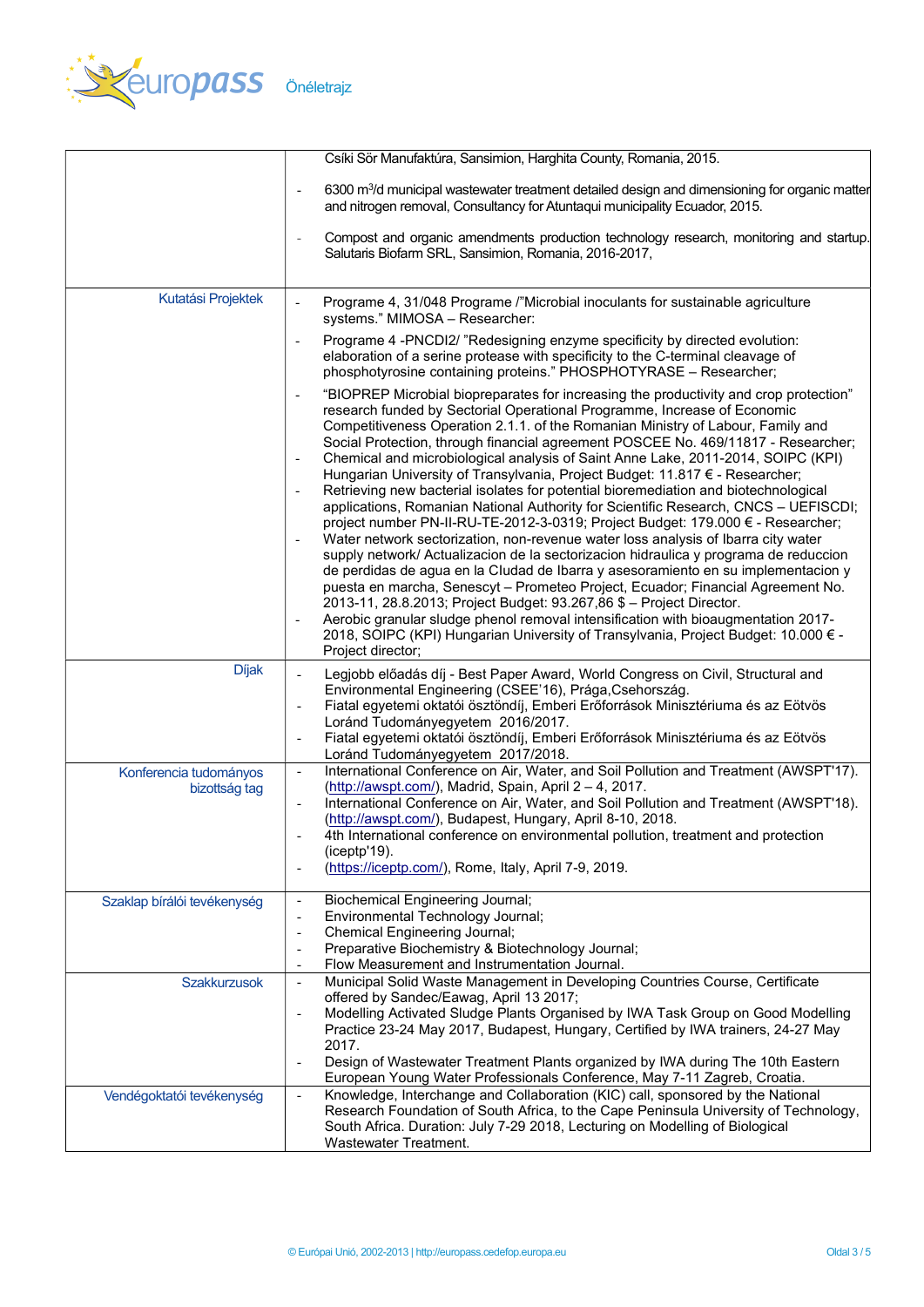#### Publikációk:

- 1. Szilveszter, S., Beltran, R., & Fuentes, A. (2017). Performance analysis of the domestic water meter park in water supply network of Ibarra, Ecuador. Urban Water Journal, 14(1), 85-96.
- 2. B. Ráduly, L. Gyenge, Sz. Szilveszter, A. Kedves, S. Crognale, Treatment of corn ethanol distillery wastewater using two-stage anaerobic digestion, Water Science and Technology, DOI: 10.2166/wst.2016.185.
- 3. Felföldi, T., Kovács, E., Fikó, D.R., Tankó, Gy., Szabó, A., Nagymáté, Zs., Sz. Szilveszter, Máthé, I. 2015. Applying unconventional techniques for the laboratory cultivation of new bacterial strains\ Hagyományostól eltérő eljárások alkalmazása új baktériumtörzsek laboratóriumi tenyésztése érdekében. Hidrológiai Közlöny Journal of the Hungarian Hydrological Society 95:19-21, 2015.
- 4. Szabó, A., Máthé, I., Sz. Szilveszter, Jurecska, L., Vajna, B., Márialigeti, K., Felföldi, T., Next generation amplicon sequencing of the microbial community of a crater lake (Lake Saint Ana, Romania), Acta Microbiologica et Immunologica Hungarica, 60, pp: 236, Proceeding of the 4<sup>th</sup> Central European Forum for Microbiology,2013.
- 5. Sz. Szilveszter, Raduly, B., Abraham, B., Lanyi, Sz., In Situ Imaging of Biopolymers and Extracellular Enzymes in Activated Sludge Flocs of a Municipal Wastewater Treatment Plant, J Chem Technol Biot, Vol. 88, Issue 7, pp 1295–1304, 2013.
- 6. Kibédi-Szabó. Cs.Z., Stroescu, M., Stoica-Guzun, A., Jinga, S.I., Sz. Szilveszter, Jipa, I., Dobre, T., Biodegradation Behavior of Composite Films with Poly (Vinyl Alcohol) Matrix, J Polym Environ, 20(2), pp. 422-430, 2012.
- 7. Sz. Szilveszter, Raduly, B., Abraham, B., Lanyi, Sz., Robescu D.N., "Mathematical models for domestic biological wastewater treatment process", EEMJ, 9(5), pp. 629-635, 2010.
- 8. Sz. Szilveszter, Raduly, B., Bucs, Sz., Abraham, B., Szabolcs Lanyi, Lanyi, Sz., Robescu D.N., Activated Sludge Floc Characterization by Confocal Laser Scanning Microscopy, EEMJ, 11 (3): 669-674, 2012.
- 9. Sz. Szilveszter, Raduly, B., Miklossy, I., Lanyi, Sz., Robescu D.N., "Enzymatic activity studies of biological wastewater treatment", Studia Universitatis Babes-Bolyai Seria Chemia, Vol. 54 Special Issue 2,pp.113-122, 2009.
- 10. Raduly, B., Corognale, S., Sz. Szilveszter, Meszaros A., "Modeling of the Biochemical Processes of the Activated Sludge Wastewater Treatment Technology", Studia Universitatis Babes-Bolyai Seria Chemia, Vol. 54 Special Issue 2, pp 135-146, 2009.
- 11. Sz. Szilveszter, Raduly, B., Miklossy, I., Abraham, B., Lanyi, Sz., Robescu D.N., "Lab scale sequencing batch reactor (sbr) construction and characterization for dynamic modeling with activated sludge model (ASM)." Studia Universitatis Babes-Bolyai Seria Chemia, Vol. 55 Special Issue, pp 119-133, 2010.
- 12. Sz. Szilveszter, Miklóssy, I., Mészáros, A., Ábrahám, B., Raduly, B., Robescu D.N.,, Lanyi, Sz., "Enzyme activities and distribution in activated sludge in a lab-scale sequencing batch reactor (SBR)", University Politehnica Of Bucharest, Scientific Bulletin Series B: Chemistry And Materials Science, Vol. 72 Issue 2., pp 141-150, 2010.
- 13. Harai (Molnos), É., Sz. Szilveszter, Abraham, B., Nagy, I., Lanyi, Sz., Munteanu, O., "Biohydrogen production with photosynthetic bacteria." Studia Universitatis Babes-Bolyai Seria Chemia, Vol. 54, Special Issue 2, pp 61-68, 2010.
- 14. Miklóssy, I., Szilágyi, L., Ábrahám, B., Sz. Szilveszter, Lányi, Sz., "Obtention of the Ancestral Proteinase Stemzyme-IDP-β by Heterologous Expression." , Studia Universitatis Babes-Bolyai Seria Chemia, Vol. 54, Special Issue 2, pp 11-20, 2010.
- 15. Ábrahám, B.b Miklóssy, I., Kovács, E., Tamás, E., Mészáros I., Sz. Szilveszter, Brezeanu, A., Lányi, Sz., "Genetic Analysis of Pinus sylvestris L. and Pinus sylvestris forma turfosa L. Using RAPD Markers", Notulae Scientia Biologicae, Vol 2, No 1, 129-132, 2010.
- 16. Szilágyi, L., Ábrahám, B., Miklóssy, I., Sz. Szilveszter, Gálicza, J., Lanyi, Sz., "Modeling studies on the ancestral proteinase stemzyme IDP-Β", University Politehnica Of Bucharest, Scientific Bulletin Series B: Chemistry And Materials Science, Vol. 72 Issue 2., 161-168, 2010.

#### Konferencia részvétel:

- 1. D.R Fikó, I. Máthé, T. Felföldi, Sz. Szilveszter, Microcosm studies on phenol degradation affinity of different bacterial strains in multiple carbon source environment, 10<sup>th</sup> Eastern European Young Water Professionals Conference, IWA, Zagreb, Croatia, 7-11 May, 2018;
- 2. Fikó, D.R., Sz. Szilveszter, Kovacs E., Máthé, I., Phenolic wastewater treatment potential of bacteria isolated from landfill leachate treating bioreactor. 20th Romanian International Conference on Chemistry and Chemical Engineering (RICCCE 2017), Poiana Brașov, Romania, 06-09 June, 2017;
- 3. Sz. Szilveszter, Fikó D.R., Máthé I., Ráduly B., Felföldi T. Kinetics of phenol degradation by acinetobacter towneri strain isolated from activated sludge 9th Eastern European Young Water Professionals Conference, IWA, Budapest, Hungary, 24-27 May, 2017;
- 4. Sz. Szilveszter, Fikó, D.R., Máthé, I., Felföldi, T., Phenol Removal and Bioaugmentation Potential Analysis of Different Bacterial Strains in Wastewater, 1<sup>st</sup> International Conference on Air, Water, and Soil Pollution and Treatment (AWSPT'16), Prague, Czech Republic, March 30-31, 2016;
- 5. Fikó, D.R., Kovacs, E., Sz. Szilveszter, Felföldi, T., Máthé, I., Phenol Degradation Potential of Bacteria Isolated From Extreme Habitats, 1<sup>st</sup> International Conference on Air, Water, and Soil Pollution and Treatment (AWSPT'16), Prague, Czech Republic, March 30-31, 2016;
- 6. Felföldi T\*, Kovács E, Fikó DR, Tankó Gy, Szabó A, Nagymáté Zs, Sz. Szilveszter, Máthé I. Unconventional strategies for the cultivation of new bacterial strains from aquatic environments. 17th International Congress of the Hungarian Society for Microbiology, Budapest (Hungary), 8-10 July 2015.
- 7. Felföldi T, Kovács E, Fikó DR, Tankó Gy, Szabó A, Nagymáté Zs, Sz. Szilveszter, Máthé I. Applying unconventional techniques for the laboratory cultivation of new bacterial strains. 13th Symposium on Bacterial Genetics and Ecology (BAGECO-13), Milan (Italy), 14-18 June 2015.
- 8. Sz. Szilveszter, Máthé, I., Abraham, B., Silvia Crognale, Raduly, B., Effect of Salinity on Activated Sludge Treatment Performance and Floc Morphology, 7th Eastern European Young Water Professionals Conference, IWA, Belgrade, Serbia, 17-19 September, 2015;
- 9. Raduly, B., Gyenge, L., Sz. Szilveszter, Orsolya Varga, Abraham, B., Crognale Silvia, Treatment of Corn Ethanol Distillery Wastewater Using Two-Stage Anaerobic Digestion, 7th Eastern European Young Water Professionals Conference, IWA, Belgrade, Serbia, 17-19 September, 2015;
- 10. Sz. Szilveszter, Mogos, G., Raul Beltran, Instrinsic error and economic analysis in domestic water meter park, The International Exhibition & Conference on Water Technology and Environmental Control (WATEC-Peru), Lima, Peru, 17-19 September, 2014;
- 11. Máthé, I., Kovács, E., Róbert Dezső Fikó, György Tankó, Zsuzsanna Nagymáté, Attila Szabó, Sz. Szilveszter, Tamás Felföldi, Enhancing the cultivability of bacteria with the combination of simple but unconventional methods, 15<sup>th</sup> International Symposium on Microbial Ecology (ISME),